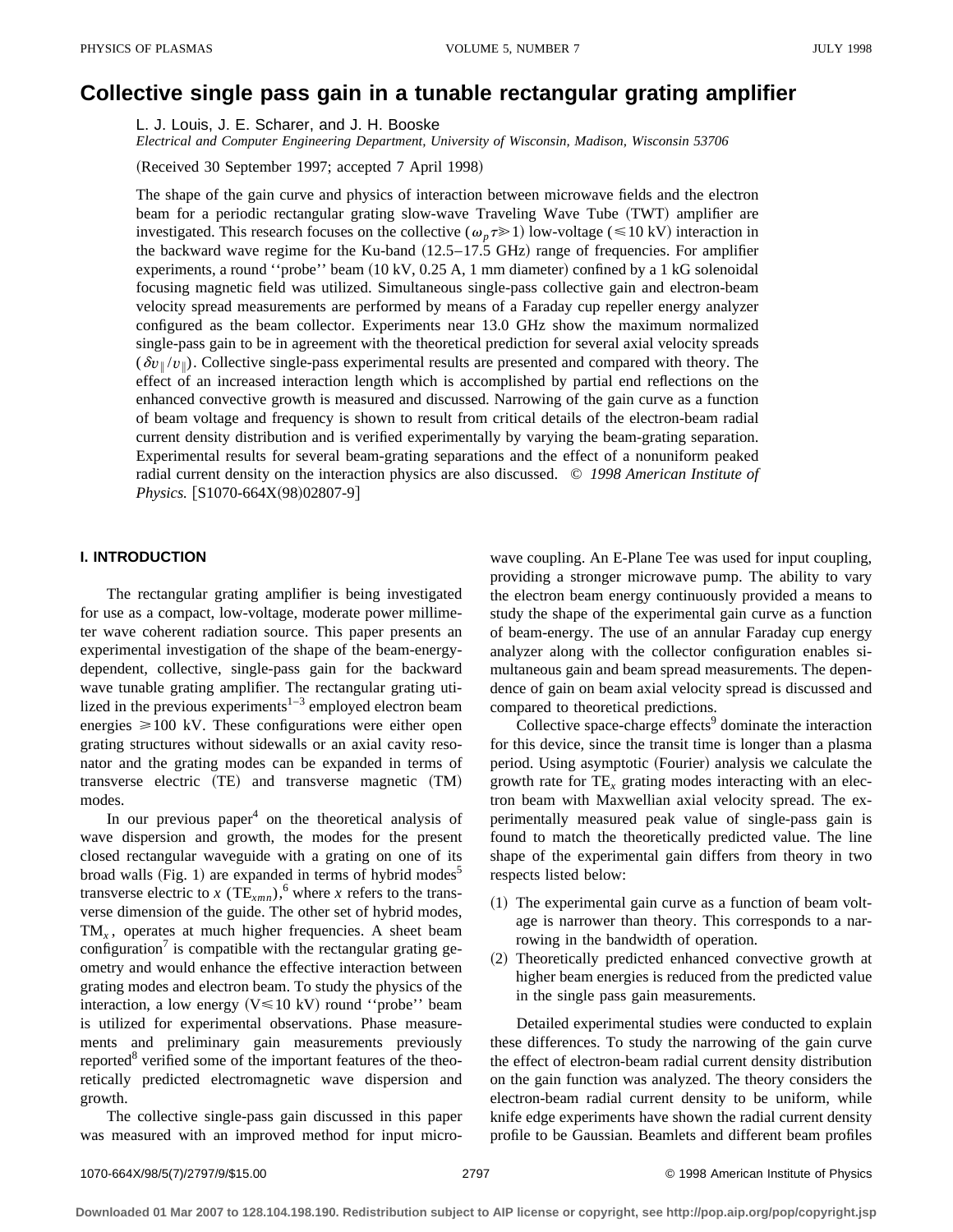

FIG. 1. Rectangular waveguide grating schematic.

are used to study the effect of the peaked (Gaussian) current density distribution on the gain function. By varying the beam-grating separation the interaction physics between an exponentially decaying grating mode and an electron beam with Gaussian radial density profile is studied. Experimental results for several beam-grating separations are presented.

In the analysis of the backward wave regime, where the beam and wave phase velocities are in opposite directions, the monoenergetic beam theory predicts a dominant absolute instability<sup>10</sup> at a beam energy larger than the beam-wave velocity-synchronism axial energy, as well as a convective growth at beam energies closer to the beam-wave velocitysynchronism. As the fractional axial velocity spread is increased above 0.01, the absolute instability is transformed into convective growth and manifests as ''enhanced convective growth.'' This enhanced convective growth is theoretically observed as a knee in the theoretical gain-versus-beamenergy function. However, its presence in the experimentally measured gain function is significantly less than the theoretical prediction. In an effort to observe the enhanced convective growth, the effective interaction length for the present system is increased by adding partial end reflections. Partial reflections produce a low-Q multiple-pass interaction for the microwaves while allowing the beam to pass through the system. Experimental results for the increased-interactionlength (multiple-pass) system are discussed.

In Sec. II, the experimental single-pass gain as a function of beam spread is compared with theoretical predictions. Also the effect of increased interaction length in the multiple-pass system on the gain shape is discussed and compared with the experimental single-pass and theoretical gain. In Sec. III, the sensitivity of the single-pass gain shape for different beam/grating separations and the radial profile of the beam current density distribution is discussed. A summary section concludes the paper.

#### **II. SINGLE-PASS GAIN MEASUREMENT**

The grating amplifier consists of a 10.5 in., 75 period grating segment attached to the bottom of a channel block, producing a grating-lined Ku-band rectangular-cross-section waveguide as shown in Fig. 1. The grating has a period  $p=3.556$  mm, groove width  $s=1.778$  mm and groove depth  $d=1.588$  mm. The electron beam has a diameter of  $t \approx 1$ 



FIG. 2. Dispersion diagram for the  $TE<sub>x10</sub>$  hybrid mode.

mm. The uncoupled (beam-free) dispersion diagram $8$  for the rectangular grating waveguide is shown in Fig. 2. The dots correspond to experimental measurements of both the fundamental spatial-harmonic and the first-order spatial-harmonic for the fundamental hybrid mode  $(TE<sub>x10</sub>)$  in the Ku-band frequency range. The single-pass gain measurements describe the interaction between a low energy  $(V \le 10 \text{ kV})$ electron-beam and the backward wave fundamental spatial harmonic of this  $TE_{x10}$  hybrid mode. The collective growth or absorption is measured as a function of beam-energy at a fixed frequency.

### **A. Experimental setup**

The grating amplifier system is placed inside a vacuum chamber whose base pressure is  $10^{-8}$  Torr and is supported by two linear motion transducers so that an accurate vertical alignment can be made. Two additional linear motion transducers are attached to the grating utilizing U-shape clamps to allow a horizontal position adjustment. These vacuum feedthroughs allow the grating position to be adjusted with respect to the electron beam during the course of experiments. Figure 3 illustrates the side view of the grating amplifier system in the vacuum chamber with the magnetic focusing system.



FIG. 3. Side view of grating amplifier.

**Downloaded 01 Mar 2007 to 128.104.198.190. Redistribution subject to AIP license or copyright, see http://pop.aip.org/pop/copyright.jsp**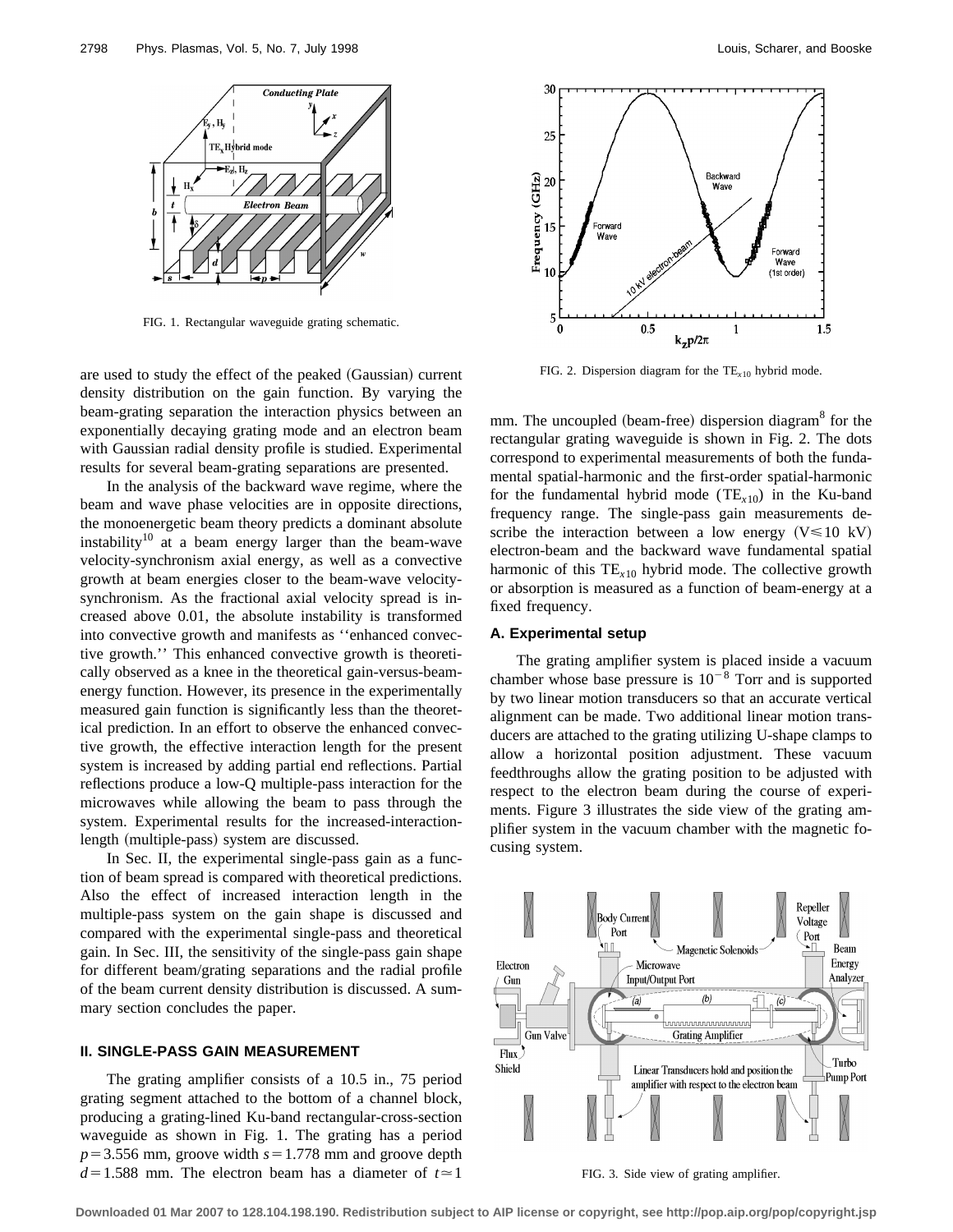

FIG. 4. Single-pass backward wave grating amplifier setup.

The single-pass grating amplifier has three sections and its schematic is shown in Fig. 4. These three sections of the grating are electrically isolated from each other to measure the individual body currents produced by the beam interception. Microwave input power is coupled to the system by means of an E-Plane Tee connected to the upstream-end of the grating-lined waveguide. The output section consists of a smooth-wall Ku-band waveguide with a magnetic loop detector on the narrow wall of the waveguide and is attached to the downstream-end of the grating-lined waveguide to detect the amplified signal. A smooth-wall Ku-band waveguide with a tapered silicon carbide absorber inserted in the centered broadwall slots is connected at either end of the system to suppress reflections.

To allow for the desired movement of the grating system with respect to the electron beam inside the compact vacuum chamber, the length of the E-plane-arm of the tee was reduced. However, network analyzer measurements showed only a small change in the transmission and reflection properties of the tee due to this reduction of the E-plane-arm height. For example, the transmission parameter  $S_{21}$ , with port 1 designating the E-plane-arm, at 13.0 GHz was found to be  $-3.68$  dB compared to an idealized parameter of  $-3.0$  $dB$  for a conventional (longer-arm) tee. Figure 5 shows the external circuitry used for microwave launching and detection for the waveguide-coupled single-pass case.

#### **B. Beam axial velocity spread measurements**

The modified collector configuration shown in Fig. 3 includes a Faraday cup energy analyzer to enable simultaneous gain and velocity spread measurements. The collector is coated with graphite to suppress secondary emission.<sup>11</sup> A typical oscilloscope trace of the beam spread measurement is shown in Fig. 6. The repeller voltage is varied about the beam voltage to produce a variation in the collected current from zero to its maximum. A 4 kV oscillating voltage is



FIG. 5. External rf circuitry for single-pass system.



FIG. 6. Typical oscilloscope trace of repeller voltage and collector current.

superimposed on the dc repeller voltage. The plot of the collector current  $(I_C)$  as a function of the repeller voltage  $(V_R)$  is shown in Fig. 7. The derivative of the collected current with respect to the repeller voltage (i.e.,  $dI_C / dV_R$ ) is superimposed on the plot. This gives the beam axial velocity distribution function  $f(V_b)$ . By using the expression  $\delta v_{\parallel}/v_{\parallel} = \delta V_b/2V_b$ , the fractional electron beam axial velocity spread for this case is determined to be 0.036.

#### **C. Experimental single-pass gain results**

Figure 8 shows a typical oscilloscope trace for the gain measurements. The top portion of the figure shows the varia-



FIG. 7. Plot of collector current vs repeller voltage.

**Downloaded 01 Mar 2007 to 128.104.198.190. Redistribution subject to AIP license or copyright, see http://pop.aip.org/pop/copyright.jsp**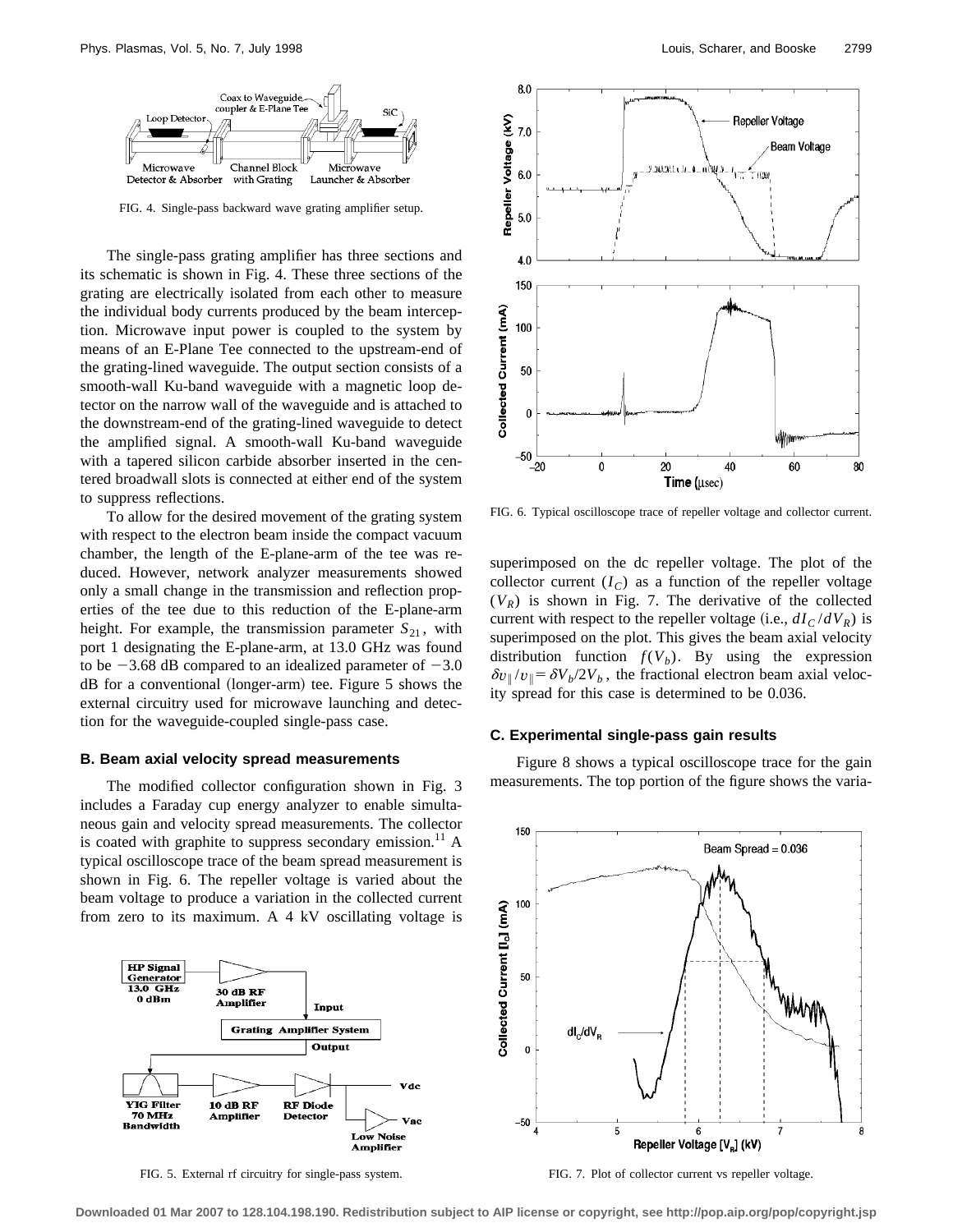



FIG. 8. Oscilloscope trace of typical gain curve.

tion in the electron beam energy as a function of time and the bottom portion shows the corresponding change in the output voltage of the crystal detector after being amplified by the low noise amplifier. This is the change in gain produced by the change in electron beam energy. The spikes in the diode voltage correspond to the transient rise and fall portions of the beam energy. This spike is a sinusoidal swing denoting absorption and gain similar to the gain curve and is produced by the beam energy moving from zero to its maximum value during the rise and vice-versa during the fall.

The normalized  $((P_{\text{out}}-P_{\text{in}})/P_{\text{in}})$  gain for the singlepass operation is shown in Fig. 9 for two beam spreads at a fixed frequency of 13.0 GHz. The dilute-beam-wave velocity



FIG. 9. Experimental single-pass gain for two beam spreads.



FIG. 10. Experimental gain for varying input power levels.

synchronism condition given by  $\omega \approx k_z v_0$  occurs at 7.85 kV. For a finite-thickness beam in a bounded waveguide, there are an infinite number of propagating space-charge normal-modes<sup>12,13</sup> on the beam. The beam space-charge waves with frequencies  $k_zv_0 - \omega_{pe} \le \omega \le k_zv_0$  are the "slow space charge waves''  $(SSCW)$ , while those space-charge waves in the range  $k_zv_0 \leq \omega \leq k_zv_0 + \omega_{pe}$  are the "fast space" charge waves" (FSCW). There is gain for beam energies greater than that for beam resonance which interact with the SSCW and absorption for beam energies less than beam resonance which interact with the FSCW.

The plasma frequency  $(f_n)$  for this device is 1.54 GHz, giving a plasma period  $(t_p = 1/f_p)$  of 0.64 ns. For the interaction length (*L*) of 27 cm, the transit time ( $\tau = L/v_{oz}$ ) is 5 ns. Since the transit time is significantly longer than a plasma period, the collective space-charge-wave effects are important to the interaction.<sup>9</sup> The corresponding normalized space charge parameter( $\theta_p = \omega_p \tau$ )<sup>14</sup> for this device is found to be 48.

It is observed in Fig. 9 that, as expected, the experimentally measured maximum gain or absorption decreases as the velocity spread increases. The beam energy experiencing maximum gain or absorption can be seen to shift further away from beam-wave velocity synchronism as the velocity spread increases.

#### **D. Linearity in gain measurements**

To study the linearity of the gain with input power levels, measurements are carried out at a fixed electron beam energy and fixed frequency for a wide range of input power levels. Figure 10 shows the variation of normalized gain for wide range of input power levels. The frequency is fixed at 13.0 GHz and the beam energy producing the peak gain is fixed at 8.6 kV. The beam has an axial velocity spread of 0.04. The normalized gain is constant within the limits of

**Downloaded 01 Mar 2007 to 128.104.198.190. Redistribution subject to AIP license or copyright, see http://pop.aip.org/pop/copyright.jsp**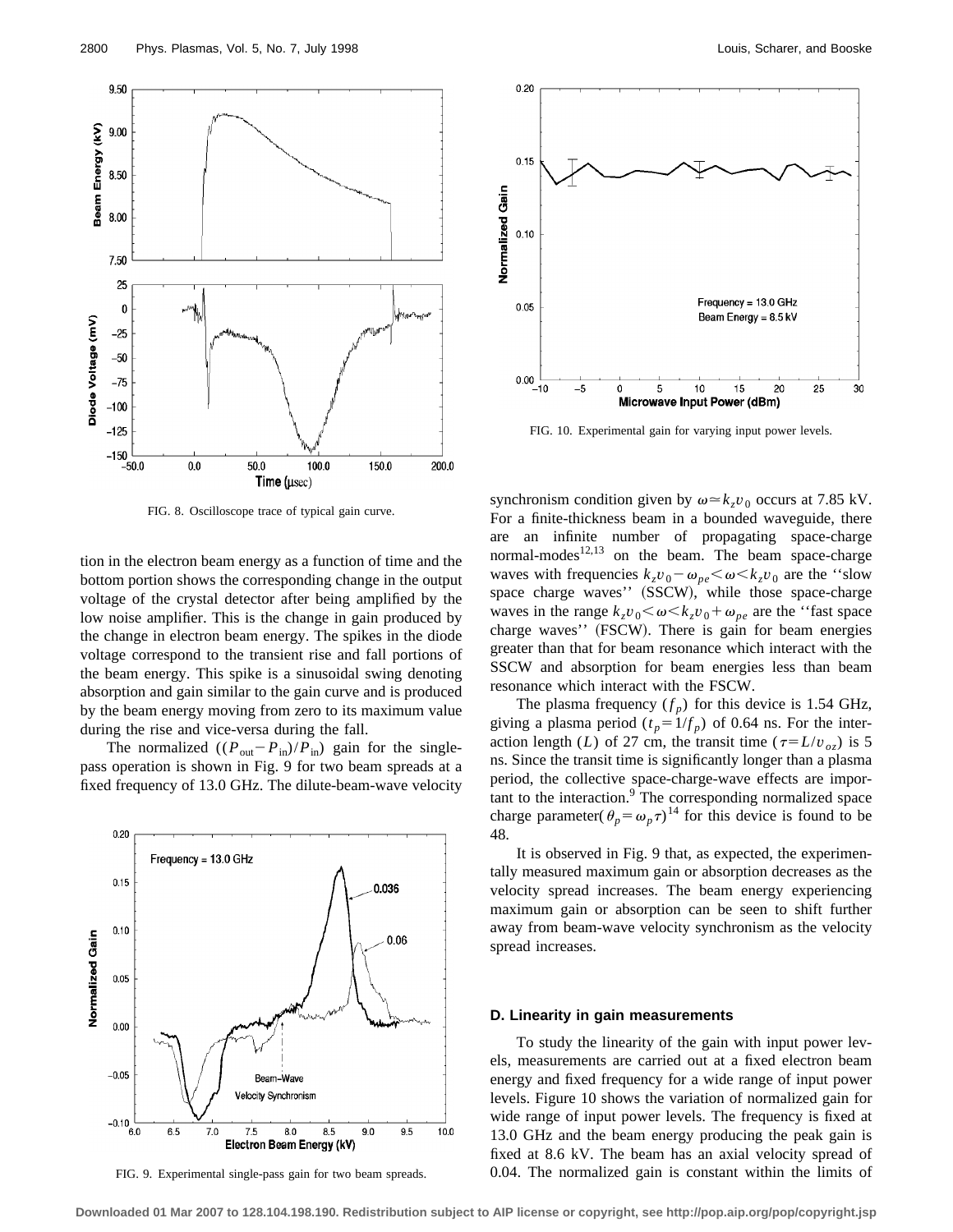

FIG. 11. Theoretical comparison of single-pass gain for corresponding beam spreads. Theoretical comparison of single-pass gain for different beam preads.

error for input microwave power levels from  $+30$  to  $-10$ dBm. This in turn illustrates that the grating amplifier is operating in the linear regime.<sup>14</sup>

#### **E. Comparison with theoretical predictions**

The GRAting AMPlifier  $(GRAMP)^{4,6}$  code is used to obtain the theoretical growth rate per period for backward wave operation. This code is capable of solving the complex dispersion relation  $[D(\omega, k)]$  for the complex  $k (k_r + ik_i)$ , where  $k_r$  gives the dispersion diagram and  $k_i$  gives the linear growth rate for a sheet beam interaction. Since collective space-charge-wave effects<sup>9</sup> dominate the interaction for this device, asymptotic (Fourier) analysis is used in the GRAMP code to calculate the growth rate per period. To compare this with the experimental results obtained with a pencil beam, the theoretical growth rate per period is multiplied by the number of periods and a geometric filling factor.<sup>15</sup>

Figure 11 shows the comparison of experimental gain with theoretical predictions for corresponding beam spreads. The maximum value of the experimental single-pass gain corresponds closely to the theoretical value for both velocity spread cases. The theoretical result predicts that the amount of absorption is lower than the amount of gain, since the interacting beam-current density  $(J_b)$  depends on the beam voltage (*V<sub>b</sub>*). This dependence is given by  $J_b * \text{Area}=P/V_b^{3/2}$ , where  $P=0.25$  *µ* pervs is the beam perveance for the experimental electron beam.

There are differences in the shape of the experimental gain curve when compared with the theory. It is noted that the shape of the experimental gain curve is narrower than the theoretical prediction and the reasons for this are discussed in the next section. The gain portion of the experimental curve lies within the theory curve, however, its peak matches the theoretical prediction. The absorption portion of the experimental curve, however, differs from theoretical predictions as follows. The maximum measured absorption is re-



separations.

duced and the peak absorption occurs at a beam energy lower than theoretical predictions. The reason for this result is that the beam-grating separation is subject to a small variation as the beam energy is swept through the growth and absorption regimes. Due to beam entrance optics effects, the beamgrating separation increases approximately by 0.05 mm as the beam energy is lowered from 8.5 to 7 keV. This energydependent increase in the beam-grating separation is also observed in the experimental body current measurements as a reduction in the grating-intercepted body current, for lower beam energies. Even though this variation is small in magnitude, a slight increase in the beam-grating gap has a substantial effect on the shape of absorption and growth curves as is evident from the following theoretical comparison.

Figure 12 compares the experimental gain for a fractional velocity spread of 0.036 with theoretical predictions for several beam-grating separations. Here *h* is the distance of separation of the electron-beam axis to the grating surface and the experimental beam has a radius  $(r_b)$  of 0.5 mm. It shows that the peaks of the gain and absorption portion shift further away from the beam resonance point as the beamgrating separation increases  $(h > r_b)$  and shift towards the beam resonance point as the beam-grating separation decreases  $(h \le r_b)$ . This illustrates that the experimentally measured absorption peak shifted to a lower beam energy because the beam-grating separation for the absorption portion was slightly greater than that for the gain portion. The hybrid TE<sub>*xmn*</sub> modes ( $m=1,2,..., n=0,1,2,...$ ) inside the structure are surface harmonic modes where the electromagnetic fields are guided by the grating surface and the field strength decays exponentially away from grating surface.<sup>4</sup> Hence, larger beam-grating spacing experiences reduced interaction. On the other hand a reduction in the amount of gain or absorption as the beam-grating spacing decreases occurs due to a reduction in the total interacting beam current since the beam is shaved by the grating surface.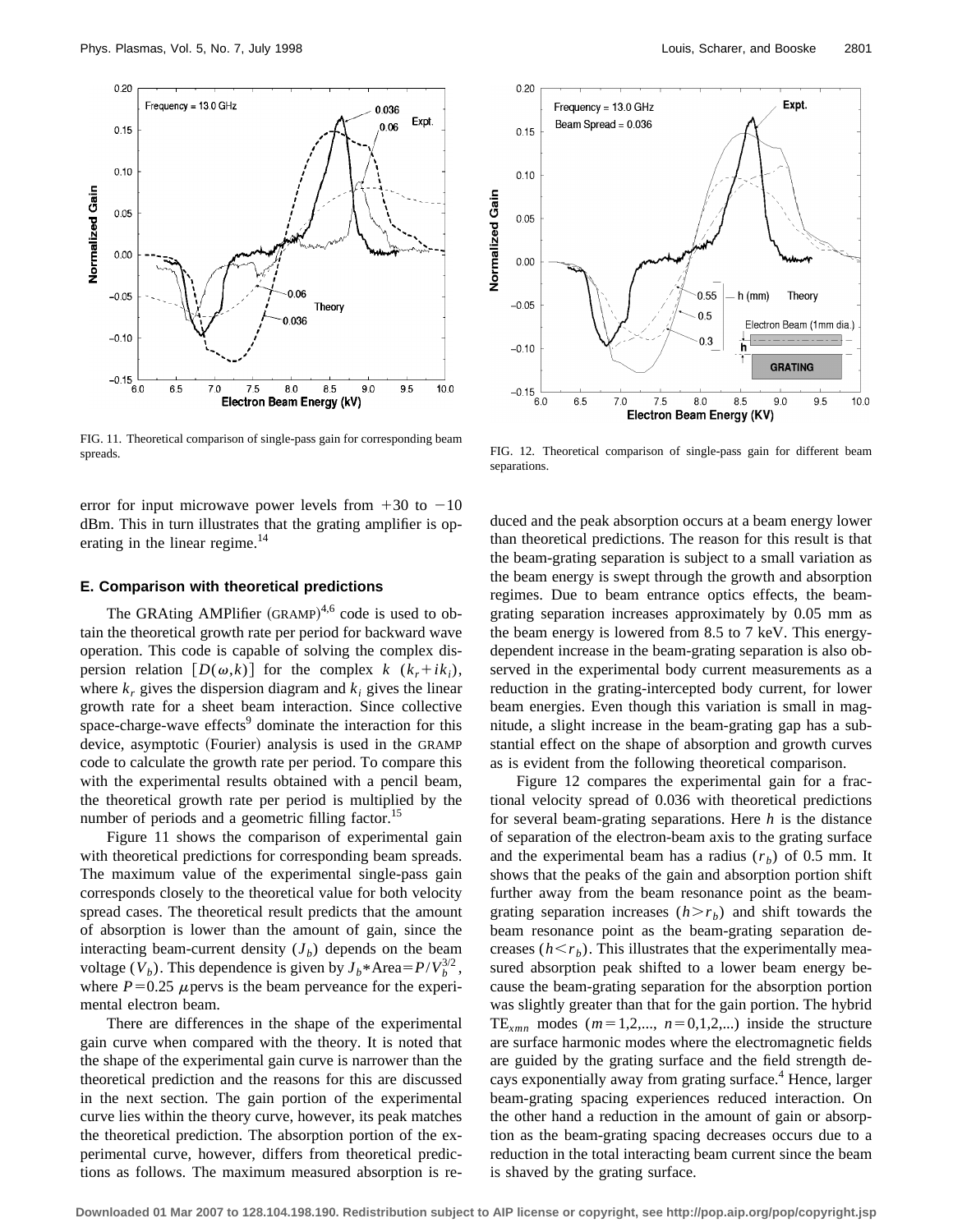

FIG. 13. Theoretical comparison of single-pass gain with modified theory.

To theoretically verify these explanations for the asymmetrical details in the gain-versus-beam-energy function about the beam-wave velocity synchronism point, the theory, which previously assumed uniform beam-grating separation at all beam energies was modified to account for this variation  $[h = function(V_b)]$ . The modified theory considers a linear variation of beam-grating separation  $(h)$ , with  $h=0.55$ mm at the absorption peak ( $V_b$ =6.8 kV) and *h*=0.5 mm at the gain peak ( $V_b$ =8.6 kV). Figure 13 compares the experimental gain with the modified theory. The entire theoretical curve, including the absorption portion, shows much better agreement with the experimental curve than Fig. 11.

## **F. Increased interaction length by partial end reflections**

The shape of the theoretical gain curve in Fig. 11 for the 0.036 beam spread case has a knee due to enhanced convective growth at a beam energy of 9.2 kV in addition to the peak convective growth at 8.6 kV. As the axial velocity spread increases the dominant absolute instability for the backward wave regime is transformed into enhanced convective growth and its magnitude decreases with increasing axial velocity spread, due to Landau damping. This is observed as a broadening of the theoretical gain shape as a function of beam energy. However, this enhanced convective growth is an asymptotic effect, and its presence may not be as pronounced for single-pass measurements, depending on the length of the grating-beam interaction. Hence increasing the effective interaction length in the experimental system should increase the magnitude of the enhanced convective growth. In an effort to observe this enhanced growth, partial end reflections were introduced to produce an effective increase in the interaction length. Using partial reflections results in a low-Q multiple-pass system which cannot produce spontaneous oscillation, but is similar to increasing the length of the interaction.



FIG. 14. Multiple-pass backward wave grating amplifier setup.

The schematic of the experimental multiple-pass system is shown in Fig. 14. The silicon carbide absorbers are removed and partial reflectors are added to both ends. Partial reflection is produced by covering the upper half of the waveguide with a copper sheet, leaving the grating lined bottom half of the waveguide open for electron beam interaction. The waveguide tee input coupler is replaced by a loop coupler, to reduce the microwave power leaving the cavity through the tee and to avoid complex cavity effects. Hence this multiple-pass has a lower input microwave coupling than the previously discussed single-pass system.

The normalized experimental gain for multiple-pass operation is shown in Fig. 15 for two beam spreads. A maximum multiple-pass gain of 0.22 is achieved for a velocity spread of 0.036 compared to 0.16 in the single-pass case. This shows the presence of modestly enhanced wave-beam interactions in the multiple-pass system.

Figure 16 shows the comparison between single-pass and multiple-pass experimental gain curves with asymptotic theoretical predictions for a 0.036 velocity spread. To illustrate the difference in the line shape of the gain curves the peaks are re-normalized. The multiple-pass and single-pass experimental curves are similar except for beam energies in the vicinity of the theoretically predicted enhanced convective growth knee. In the 8.7 to 9.4 kV beam energy range the shape of the multiple-pass gain curve is significantly enhanced in comparison to the single-pass curve. This shows the added sensitivity of the increased interaction length in the multiple-pass system to the theoretically predicted enhanced



FIG. 15. Experimental multiple-pass gain for two beam spreads.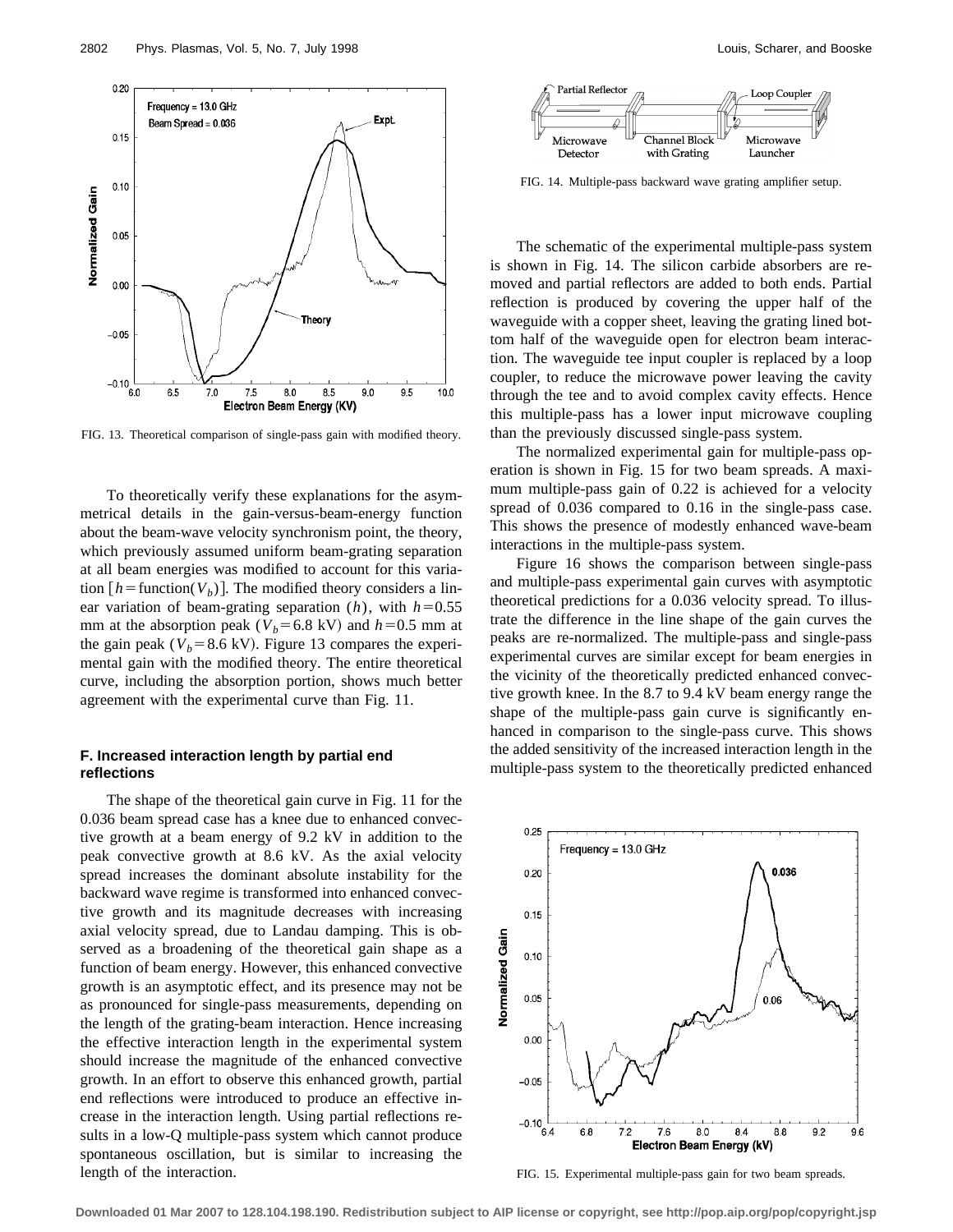



convective growth, even though the experimental manifestation is still smaller than the theoretical prediction.

## **III. GAIN FOR SEVERAL BEAM-GRATING SEPARATIONS**

The shape and position of the theoretical gain peak can be seen to vary for different beam-grating separations as shown in Fig. 12. This would manifest as similar functional effects in frequency space for an amplifier subjected to variable input frequency with a fixed beam energy. Thus the bandwidth and gain can be varied by varying the beamgrating separation. To experimentally verify the shift in the shape and position of gain peaks, and to explain the narrowing of the experimental gain curves, single-pass gain measurements were done for several beam-grating separations.

## **A. Effects of electron-beam current density distribution**

The electron-beam current density radial profile is assumed to be uniform in the theory<sup>4</sup> for calculating dispersion and growth. But the experimental beam is measured to have an approximate Gaussian distribution for the radial current density profile. To incorporate the effect of a nonuniform current density profile, the beam is envisioned to be made of several thin beamlets and the growth for these beamlets are evaluated separately. Figure 17 shows the gain for a beam (with diameter  $1$  mm) split into four beamlets. Let the current density of the outer (#1 and #4) beamlets be  $J_{ext}$  and that of inner  $(H2 \text{ and } H3)$  beamlets be  $J_{int}$ . To approximately model a peaked (Gaussian) distribution,  $J_{ext}$  is taken to be less than  $J_{\text{int}}$ . The peak-gain contribution from a beamlet  $#1)$  closer to the grating is closer to beam-wave velocity synchronism, and the contribution from a beamlet  $#4$ ) away from the grating is farther away from the beam-wave velocity synchronism. So as the radial current density profile for a nonuniform beam becomes narrower, the magnitude of  $J_{int}/J_{ext}$  increases. This results in a reduction in the gain

FIG. 16. Comparison of peak normalized single and multiple pass gain. FIG. 17. Individual theoretical gain for the beamlets of a non-uniform beam.

contribution by the outer beamlets and an increase in the gain contribution from the inner beamlets. This produces a narrowing of the gain-versus-energy function from that predicted by a uniform beam model that uses the actual rms beam radius for the model radius of the uniform beam theory.

To model the effect of a more peaked current density distribution with the GRAMP code, the gain function of two profiles are compared. Profile 1 is a beam with a model diameter of 1 mm and a uniform current density  $(J_1)$  of 25  $A/cm<sup>2</sup>$  at 10 kV beam energy. Profile 2 is a beam whose model diameter is reduced by 75%, and to keep the total current in both beam profiles to be same, the value of  $J_2$  is  $1.33J<sub>1</sub>$ . Both beams are positioned over the grating with beam-grating separation (*h*) of 0.5 mm. The theoretical gain for these two profiles are compared with the experimental single-pass gain in Fig. 18. It is noticed that the current density profile 2 with a narrower, more peaked distribution produces a narrower gain function than the current density profile 1, and is therefore tending to closer agreement with the experimental shape. A dramatically narrower theoretical gain function could be obtained with even narrower beamlets (see Fig. 17).

## **B. Experimental gain results for several beam-grating separations**

By slightly varying the beam-grating separation experimentally, the central portion of the electron beam which dominates the gain characteristics due to its increased current density could be moved closer to the grating's surface waves. Single pass gain was measured at a fixed frequency of 13 GHz for the following four beam-grating spacings. The beam-grating separation (*h*) in case-A is equal to the beam radius. Case-B is obtained by moving the beam closer to the grating with *h* less than the beam radius ( $h$ =0.4 mm), and case-C moves the beam even closer to the grating  $(h=0.3$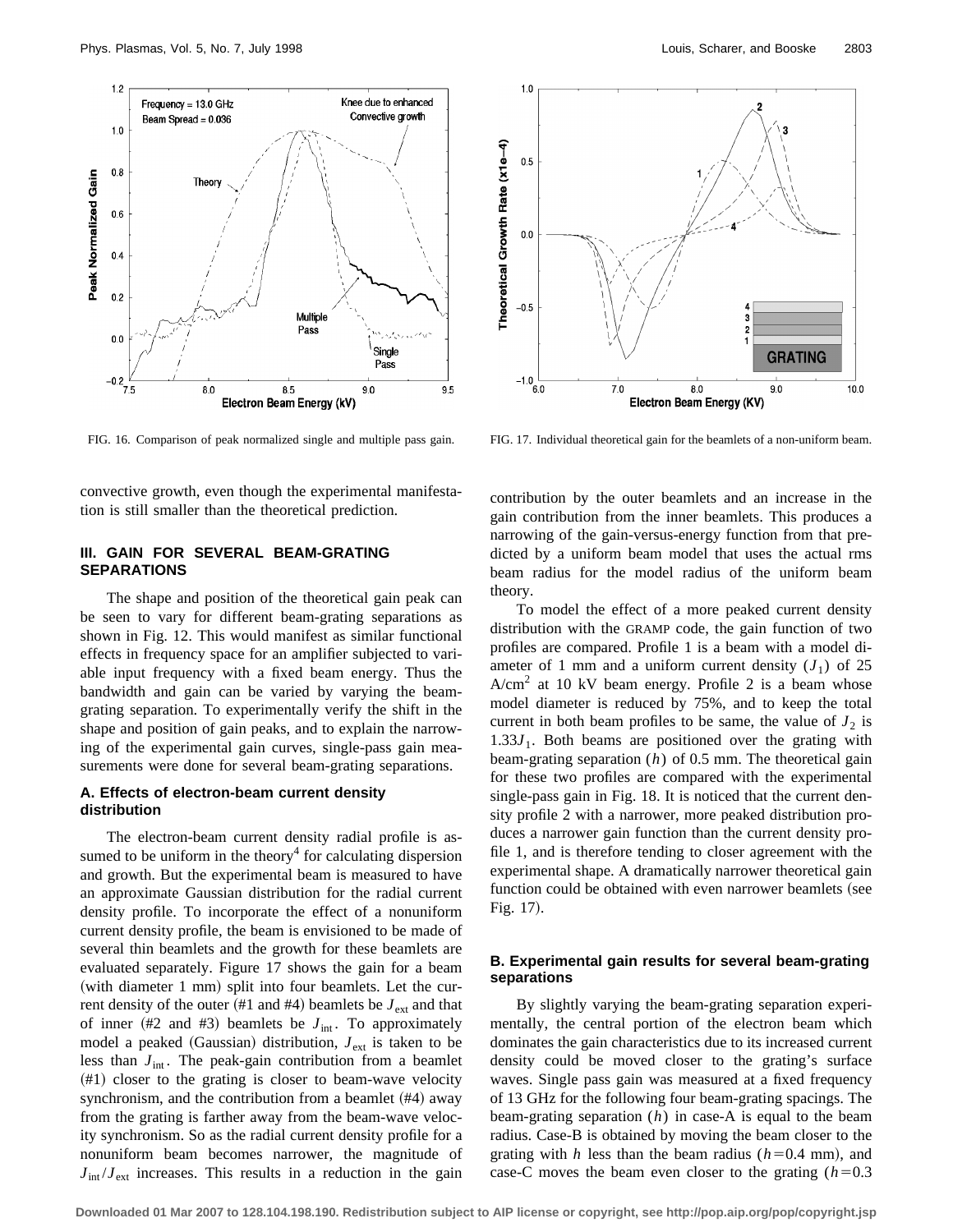

FIG. 18. Comparison of peak normalized single-pass gain for two radial current density profiles.

mm). Case-D is obtained by moving the beam away from grating where *h* is greater than the beam radius ( $h=0.6$  mm).

The experimental gain curves for these four different cases are shown in Fig. 19. These results are for a fractional axial velocity spread of 0.036. As expected, positioning the central portion of the electron beam closer to the grating shifts the peak gain to a lower beam energy closer to the beam-wave velocity synchronism. The point of maximum gain for case-B moves to a lower beam energy than case-A, and the peak for case-C moves even lower, while for case-D the gain peak moves further away from the beam-wave velocity synchronism. These effects of beam-grating separation on the gain function are in agreement with the theoretical predictions illustrated in Figs. 12 and 17.

We also note that the experimentally-observed gainversus-energy function when the beam is moved closer



FIG. 19. Experimental gain for several electron beam separations.

 $(case-B)$  to the grating is broader than case-A. An explanation for this characteristic is that the strong interaction for the slow-surface-wave is with the core of the electron beam. The core of the electron beam has a lower current-density gradient and, hence, a flatter profile. The uniform-beam-profile theoretical model more closely describes the interaction for case-B. This results in a broader gain shape and a closer agreement with theory. Thus it is experimentally verified that the electron-beam's non-uniform radial density profile is the major influence for the voltage narrowing of the gain function.

## **IV. SUMMARY**

Experimental measurements of low-beam-energy gain of the rectangular waveguide grating Traveling Wave Tube (TWT) amplifier have been described. The shape of the gain curve and physics of interaction between the microwave fields and the electron beam have been presented for different beam velocity spreads and several beam-grating separations. A normalized single-pass maximum gain of 0.16 was measured at 8.6 kV with a 0.036 velocity spread in the electron beam at the operating frequency of 13.0 GHz and the peak gain matches the theoretical prediction. The presence of a region of enhanced convective growth is discussed and experimentally verified with increased effective interaction length in a multiple-pass system. A nonuniform peaked (Gaussian) radial current density profile was shown to lead to a narrowing of the gain-versus-energy shape. Experimental gain curves for several beam-grating separations were presented to explore the associated changes in the point of peak gain in the gain curve and the narrowing of the gain shape.

#### **ACKNOWLEDGMENTS**

This work was supported by the Office of Naval Research as managed by the Naval Research Laboratories (Grant N000 14-95-1-G022), the Department of Defense Vacuum Electronics Initiative as managed by the Air Force Office of Scientific Research (Grant AFOSR-91-0381), by a National Science Foundation Presidential Young Investigator Award (ECS-9057675), and by the College of Engineering, University of Wisconsin-Madison.

- <sup>1</sup>F. S. Rusin and G. D. Bogomolov, Proc. IEEE 57, 720  $(1969)$ .
- 2E. M. Marshall, P. M. Phillips, and J. E. Walsh, IEEE Trans. Plasma Sci. **16**, 199 (1988).
- 3G. Dohler, D. Gallagher, F. Scafuri, and D. Wortman, *Proceedings International Electron Devices Meeting (IEEE)* (Institute of Electrical and Electronics Engineers, Piscataway, NJ, 1987), pp. 303-306.
- $4J.$  Joe, J. Scharer, J. Booske, and B. McVey, Phys. Plasmas 1, 176  $(1994)$ . <sup>5</sup>R. F. Harrington, in *Time-harmonic Electromagnetic Fields* (McGraw-Hill, New York, 1961), pp. 152–158.
- 6B. D. McVey, M. A. Basten, J. H. Booske, J. Joe, and J. E. Scharer, IEEE Trans. Microwave Theory Tech. 42, 995 (1994).
- 7M. A. Basten, J. H. Booske, and J. Anderson, IEEE Trans. Plasma Sci. **22**, 960 (1994).
- 8J. Joe, L. J. Louis, J. Scharer, J. Booske, and M. Basten, Phys. Plasmas **4**, 2707 (1997)
- <sup>9</sup>T. C. Marshall, in *Free-Electron Lasers* (Macmillan, New York, 1985), p. 38.
- <sup>10</sup>R. J. Briggs, in *Electron-Stream Interaction with Plasmas* (M.I.T. Press, Cambridge, 1964), pp. 8-38.
- 11A. R. Curren, K. A. Jenson, and R. F. Roman, *Secondary Electron Emis-*

**Downloaded 01 Mar 2007 to 128.104.198.190. Redistribution subject to AIP license or copyright, see http://pop.aip.org/pop/copyright.jsp**